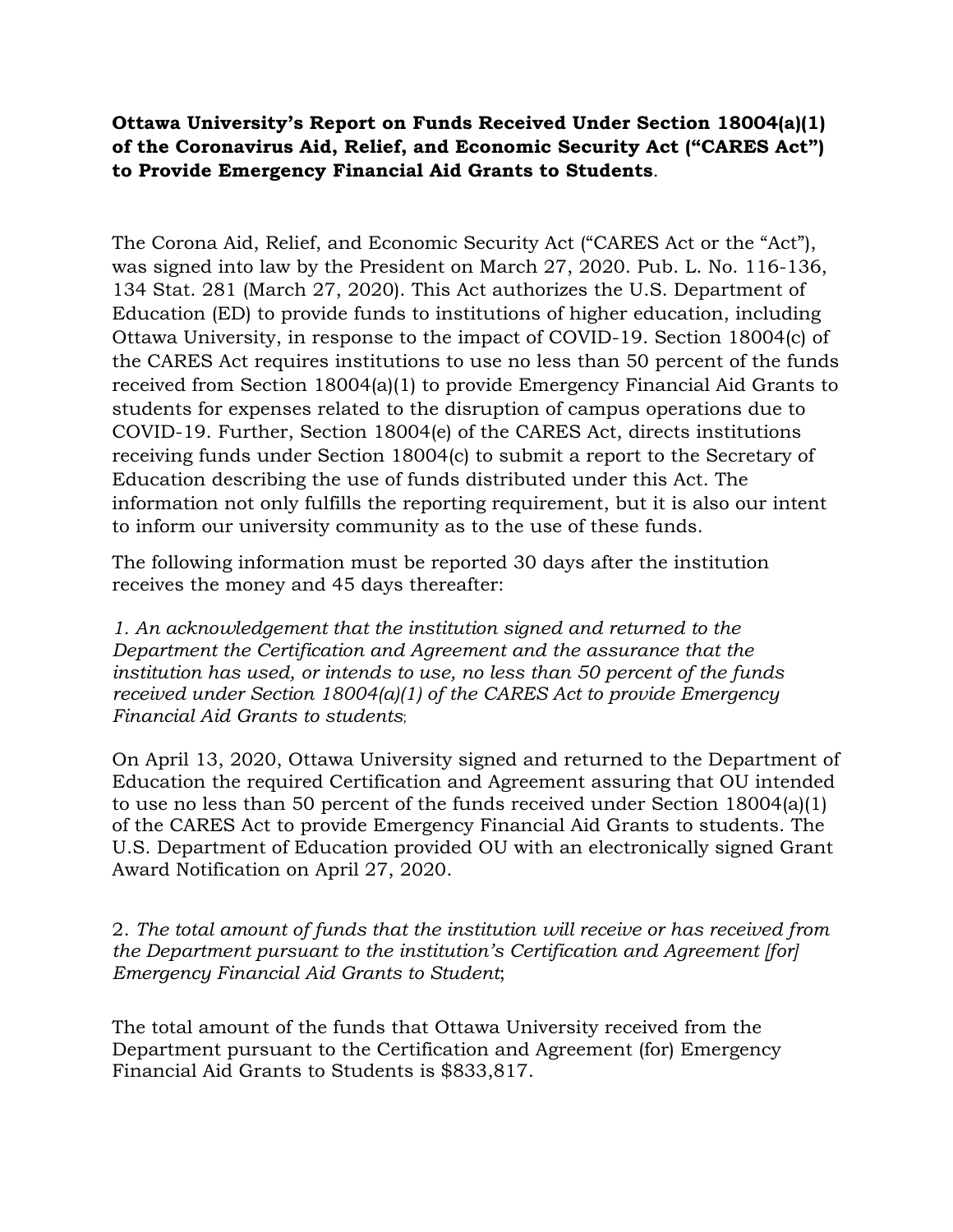3. *The total amount of Emergency Financial Aid Grants distributed to students under Section 18004(a)(1) of the CARES Act as of the date of submission (i.e., as of the 30-day Report and every 45 days thereafter);* 

The total amount of Emergency Financial Aid Grants to Students distributed to students under Section 18004(a)(1) of the CARES Act as of the date of this report is \$833,817.

4. *The estimated total number of students at the institution eligible to participate in programs under Section 484 in Title IV of the Higher Education Act of 1965 and thus eligible to receive Emergency Financial Aid Grants to students under Section 18004(a)(1) of the CARES Act*;

The estimated total number of students at Ottawa University eligible to participate in programs under Section 484 in Title IV of the Higher Education Act of 1965 and thus eligible to receive Emergency Financial Aid Grants to students under Section 18004(a)(1) of the CARES Act is 1,102.

5. *The total number of students who have received an Emergency Financial Aid Grant to students under Section 18004(a)(1) of the CARES Act;*

As of May 15, 2020, Ottawa University has sent funds to a total of 1,102 students pursuant to Section 18004(a)(1) of the CARES Act.

6. *The method(s) used by the institution to determine which students receive Emergency Financial Aid Grants and how much they would receive under Section 18004(a)(1) of the CARES Act*:

Based on student eligibility, Expected Family Contribution, and guidelines used to assess disruption in Spring 2020 related to factors such as room and board related expenses, the University first determined which students would receive Emergency Financial Aid Grants and then how much each would receive under Section 18004(a)(1) of the CARES Act. This was done in accordance with the U.S. Department of Education directive to higher educational institutions to provide grants to students with the greatest financial need in the timeliest way possible. As required by the Department, the University was limited to relief funds only for Title IV-eligible students and only those taking on-ground courses exclusively. Rather than forcing students to go through a new, lengthy, and special application process and in order to get the funds to them as expeditiously as possible as directed by the Department, the University chose to focus on students with the greatest demonstrated need as indicated through the FAFSA on file. Those with an Expected Family